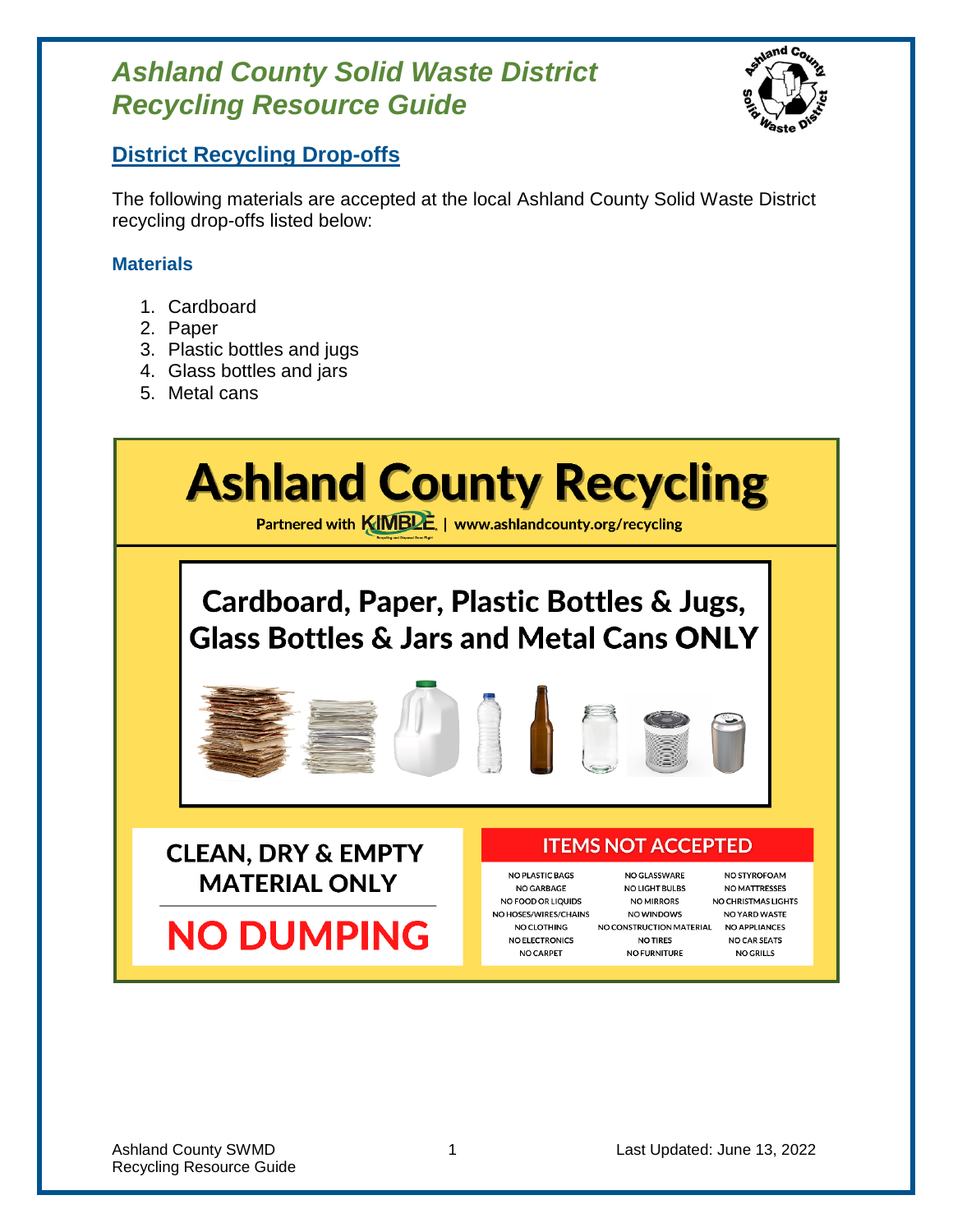

**District Recycling Drop-off Locations**

# Ashland County SWMD Recycling Drop-offs



- 4. Cinnamon Lake 2188 Cinnamon Dr E, West Salem
- 5. Lake Township Garage 2499 CR 175, Loudonville 6. Mifflin Township Garage
- 16 Maine St E, Mifflin
- 7. Mohican Township Garage 2008 St. Rte. 89, Jeromesville
- 8. Orange Township, Nankin 930 CR 801, Ashland
- 9. Perrysville Fire Department 181 E 3rd St, Perrysville
- 10. Polk Village Sewer Plant W Congress St, Polk
- 11. Rowsburg Community Center 199 US 250, Polk
- 12. Sullivan Township Garage 245 Twp Hwy 501, Sullivan
- 13. Village of Loudonville North of ballfields, Wally Rd, Loudonville
- 14. Troy Township 924 US 224, Nova
- 15. Savannah Village Ball Park 55 Bailey St, Savannah

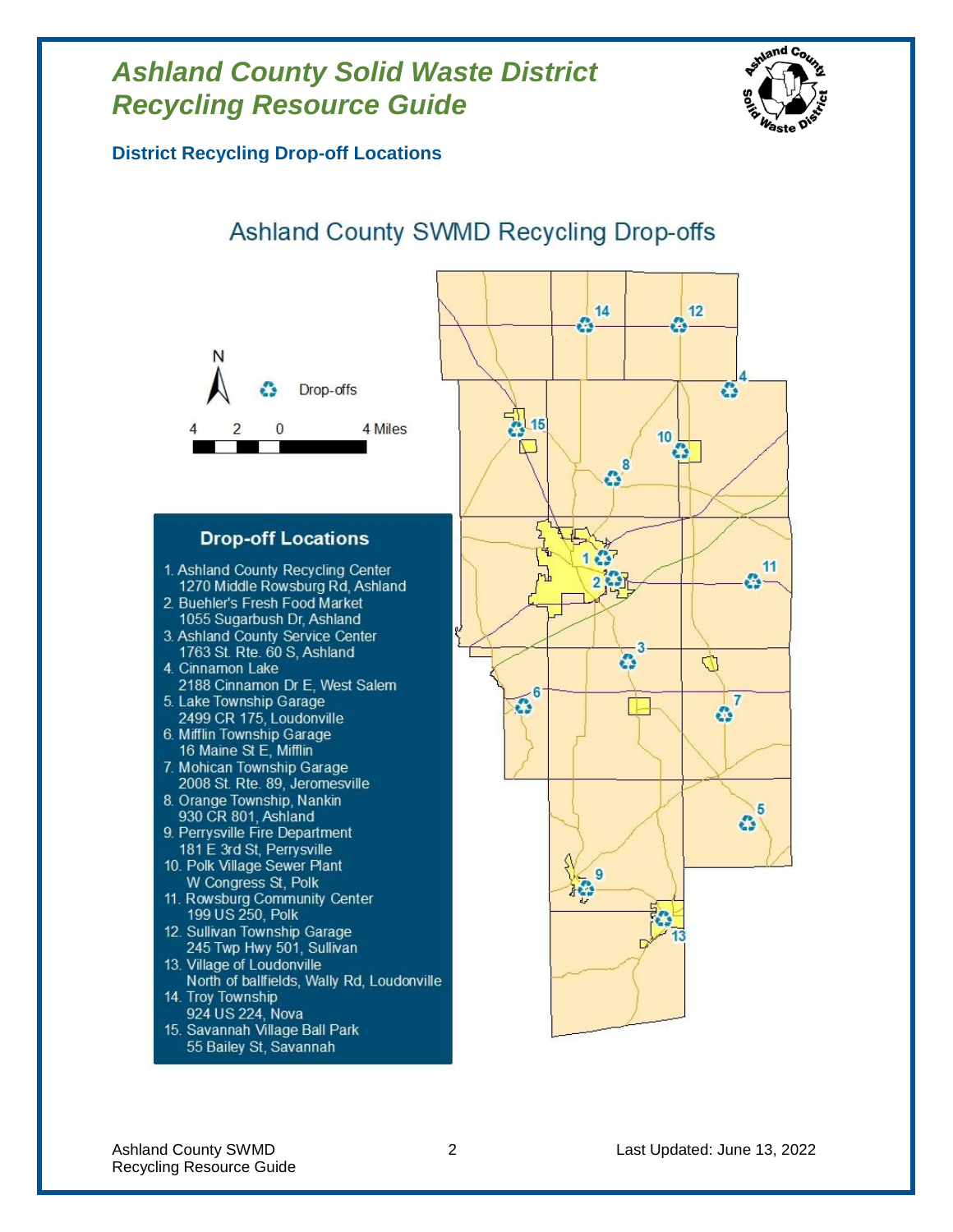

### **Other Opportunities to Recycle**

*Please always call ahead to the listed location to verify acceptance and any fees or conditions that may apply.*

### **Electronics (fees and material type limits apply – call ahead)**

**Best Buy** 2175 Walker Lake Rd Mansfield, OH 44903

**EcoATM (at Walmart)** 1996 E Main St Ashland, OH 44805

**Best Buy** 3906 Burbank Rd Wooster, OH 44691

**RenTek** 922 West 4th Street Ontario, OH 44906

#### **Appliances without Freon (fees and material type limits apply – call ahead)**

**Milliron** 2384 Springmill Rd (St Rt 39) Mansfield, OH 44903

**Best Buy** 2175 Walker Lake Rd Mansfield, OH 44903

**Goodwill** 1611 Claremont Ave Ashland OH 44805

**Best Buy** 3906 Burbank Rd Wooster, OH 44691

### **Appliances with Freon (fees and material type limits apply – call ahead)**

**Retailers** Some companies will accept the old appliance for recycling if you purchase a new one.

**AEP Ohio RAD Program Innovative Recycling** 800-672-2231 352 South Street

Galion, Ohio 44833

#### **Rechargeable Batteries**

**Lowe's** 940 N Lexington-Springmill Rd Mansfield, OH 44906

**Home Depot** 1060 Sugarbush Dr Ashland, OH 44805

**Lowe's** 3788 Burbank Rd Wooster, OH 44691

Recycling Resource Guide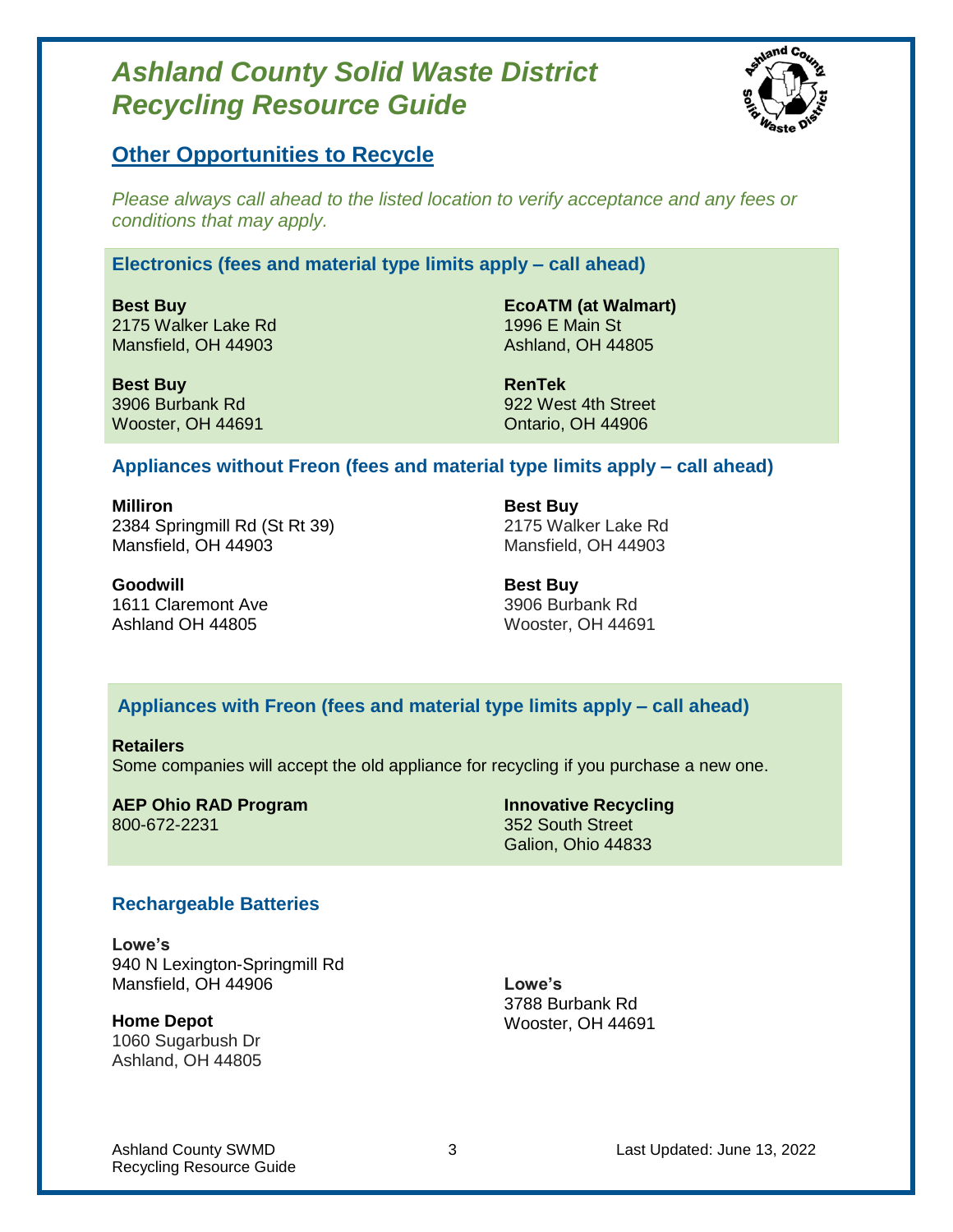

### **Car Batteries**

**Milliron** 2384 Springmill Rd (St Rt 39) Mansfield, OH 44903

**Advance Auto Parts** 1420 Claremont Ave Ashland, OH 44805

**Advance Auto Parts** 860 S Market St Loudonville, OH 44842

**AutoZone** 727 E Main St Ashland, OH 44805

### **Used Motor Oil**

**Advance Auto Parts** 1420 Claremont Ave Ashland, OH 44805

**Advance Auto Parts** 860 S Market St Loudonville, OH 44842

**AutoZone** 727 E Main St Ashland, OH 44805

### **Scrap Tires**

#### **Retailers**

Some companies will accept the old tire for recycling if you purchase a new one such as car dealers and tire retailers. Please refer to the Ashland County Recycling web site regarding the new tire voucher program.

**O'Reilly Auto Parts** 927 E Main St Ashland, OH 44805

**Walmart Auto Center** 1996 E Main St Ashland, OH 44805

**Home Depot** 1060 Sugarbush Dr Ashland, OH 44805

**O'Reilly Auto Parts** 927 E Main St Ashland, OH 44805

**Walmart Auto Center** 1996 E Main St Ashland, OH 44805

Ashland County SWMD **4** 2022 **Last Updated: June 13, 2022**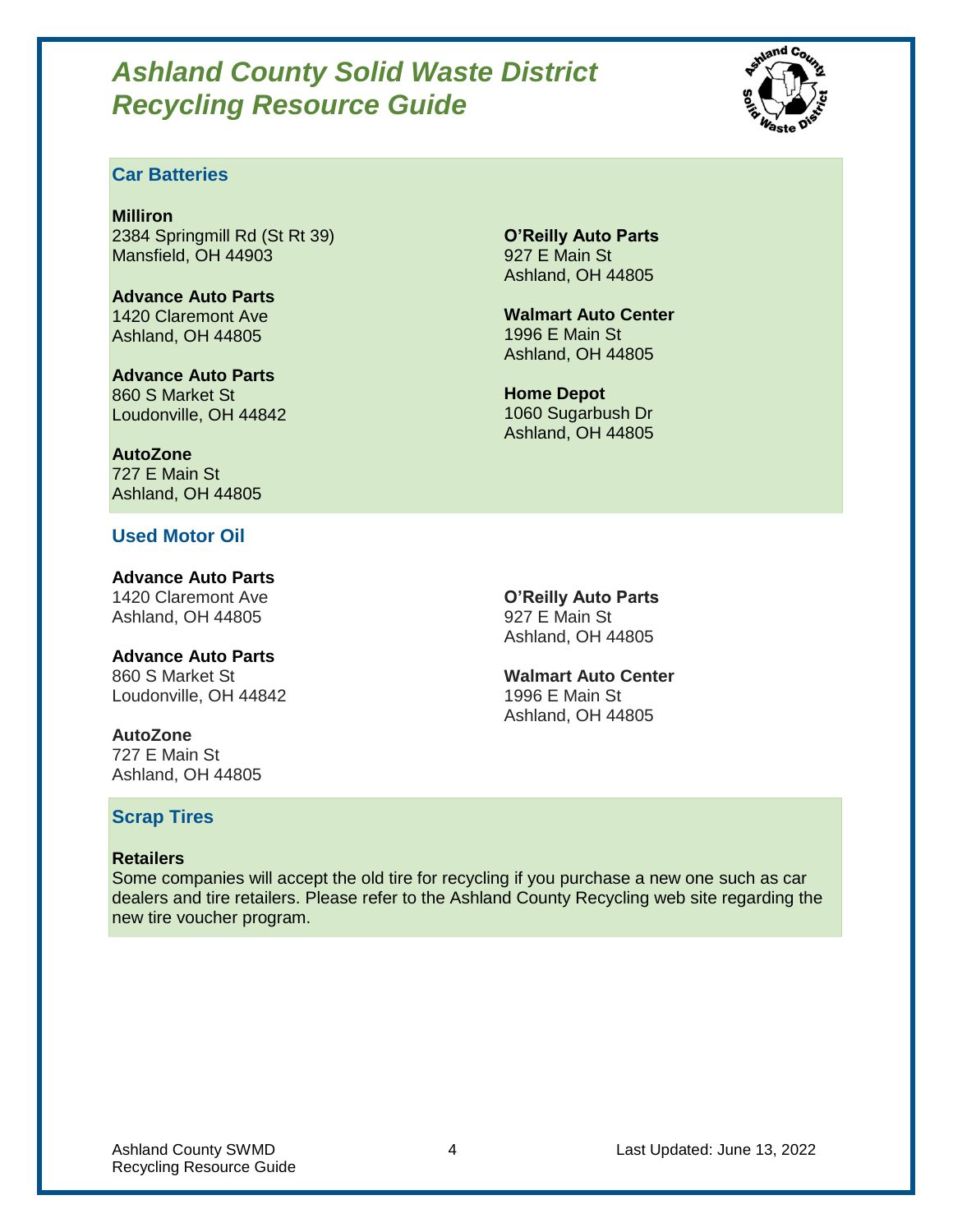

### **Residential Compact Fluorescent Lamps (CFL)**

**Home Depot** 1060 Sugarbush Dr Ashland, OH 44805 **Lowe's** 3788 Burbank Rd Wooster, OH 44691

**Lowe's** 940 N Lexington-Springmill Rd Mansfield, OH 44906

#### **Business Fluorescent Lamps (4', 8', U Shaped and CFL)**

(Ohio EPA Universal Waste Regulated Bulbs)

9527 East Woodland Cir **4301 Infirmary Road** Bowling Green, Ohio 43402 West Carrolton, Ohio 45449 (419) 354-6110 (937) 859-6101

**ERG Environmental Services Veolia Environmental Services**

#### **Propane/Helium/Oxygen Tanks (fees and material type limits apply – call ahead)**

**A & M Fire and Safety Protection** 500 East Main Street Ashland, OH 44805

**Ferrellgas** 762 U.S. Hwy 250 E Ste B Ashland, OH 44805

#### **Yard Waste**

**Willo'dell Yard Waste Facility** 1398 US Highway 42 Ashland, OH, 44805

#### **Food Waste**

**Paradise Composting Co.** 4300 Mechanicsburg Road Wooster, Ohio 44691

#### **Prescriptions**

**Ashland County Sheriff's Office Annex** 1205 E. Main Street Ashland, OH 44805

**Zollinger Sand & Gravel Co** 11687 Wadsworth Road Rittman, OH 44270

**Loudonville Police Department** 156 N. Water Street, Loudonville, OH 44842

Recycling Resource Guide

Ashland County SWMD 6 2022 **5** Last Updated: June 13, 2022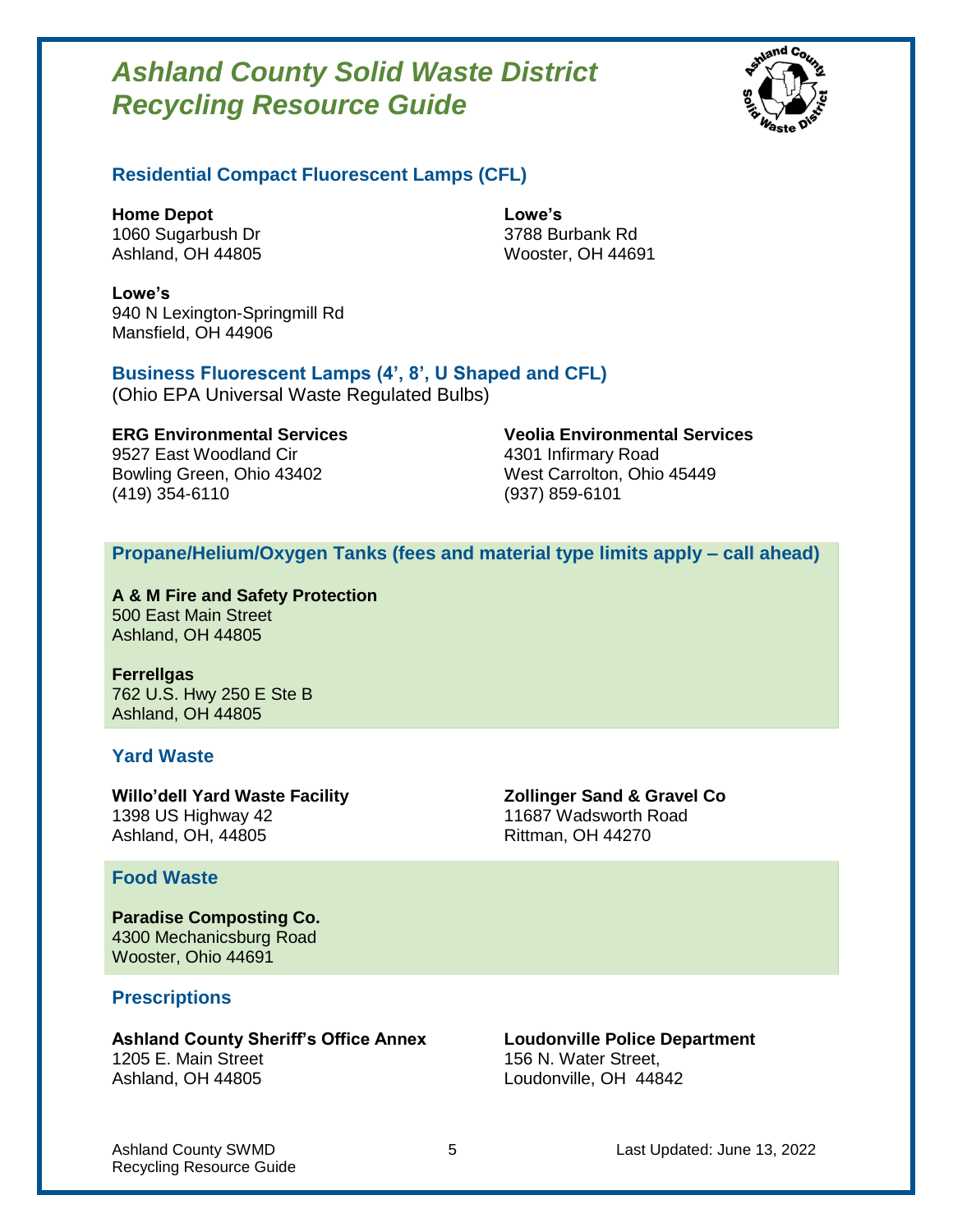

#### **Ink/toner Cartridges**

**Office Max** 876 N Lexington-Springmill Rd Mansfield, OH 44906

**Best Buy** 2175 Walker Lake Rd Mansfield, OH 44903

**Best Buy** 3906 Burbank Rd Wooster, OH 44691

#### **Scrap Metal including Aluminum Cans**

**Milliron** 2384 Springmill Rd (St Rt 39) Mansfield, OH 44903

**Innovative Recycling** 352 South Street Galion, Ohio 44833

**Brady Recycled Metals** 613 State Route 302 Ashland, Ohio 44805

#### **Plastic Bags**

**Lowe's** 940 N Lexington-Springmill Rd Mansfield, OH 44906

**Lowe's** 3788 Burbank Rd Wooster, OH 44691

#### **Styrofoam**

**Phoenix Recycling, Inc.** 659 Marion Road Columbus, OH 43207

#### **PVC Plastics and PVC Pallets**

**Return Polymers** 400 Westlake Drive Ashland, OH 44805

#### **Pallets**

**Martin Pallet Inc**

1414 Industrial Ave., S.W. Massillon, OH 44647

Recycling Resource Guide

**Walmart** 1996 E Main St Ashland, OH 44805

**Home Depot** 1060 Sugarbush Dr Ashland, OH 44805